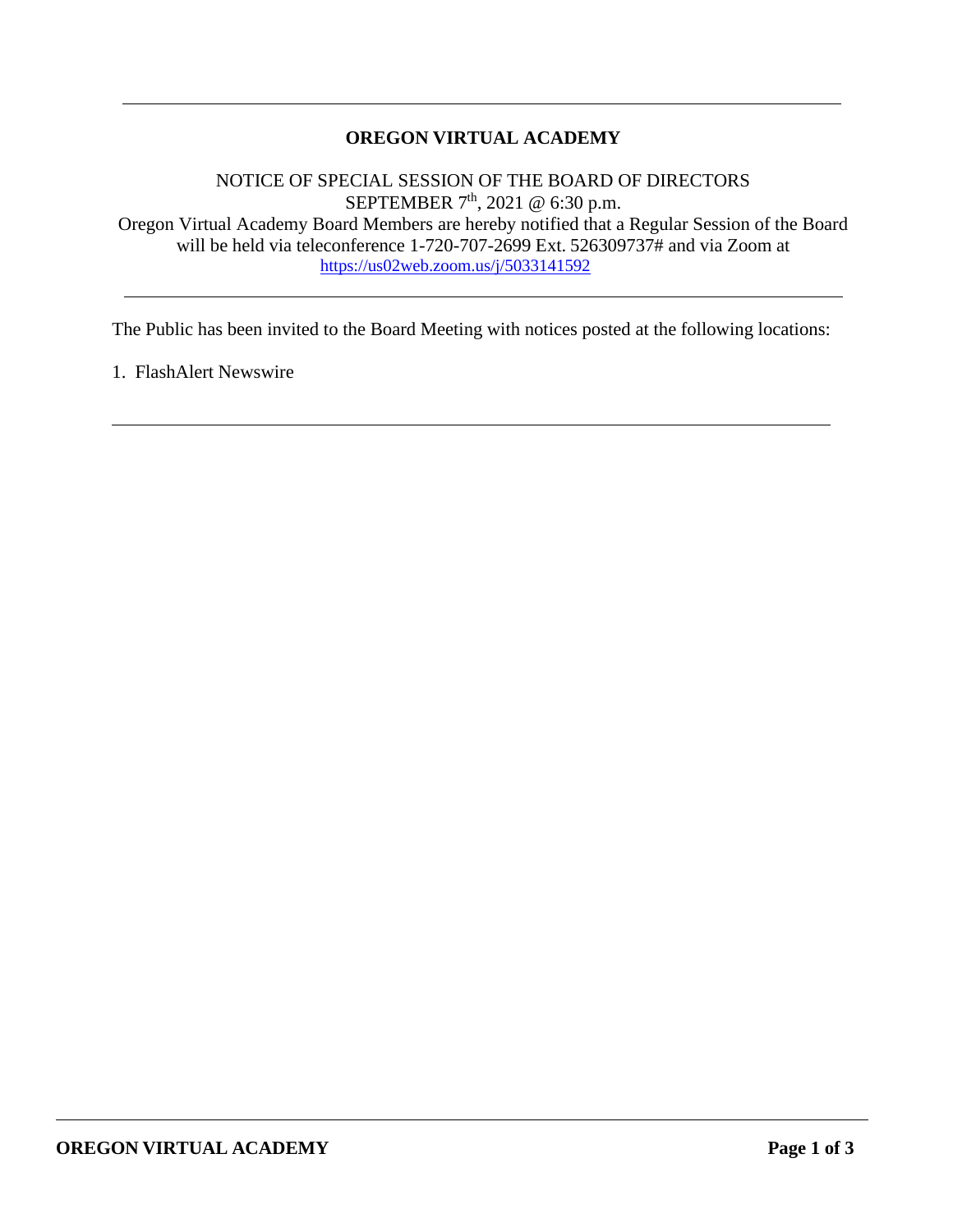# **AGENDA SPECIAL SESSION AGENDA**

### **BOARD OF DIRECTORS OREGON VIRTUAL ACADEMY**

# **TUESDAY, SEPTEMBER**

**7 TH, 2021 AT 6:30 p.m.**

<https://us02web.zoom.us/j/5033141592>

## **INSTRUCTIONS FOR PRESENTATIONS TO THE BOARD BY PARENTS AND CITIZENS**

The Oregon Virtual Academy welcomes your participation at the School's Board meetings. The purpose of a public meeting of the Board of Directors is to conduct the affairs of the School in public. We are pleased that you are in attendance and hope that you will visit these meetings often. Your participation assures us of continuing community interest in our School. To assist you in the ease of speaking/participating in our meetings, the following guidelines are provided.

- 1. Agendas are available to all audience members at the door to the meeting or by requesting the agenda from School Officials (541-751-8060).
- 2. The "Public Comment" portion is set aside for members of the audience to raise issues that are not specifically on the agenda. These presentations are limited to three (3) minutes and total time allotted to non-agenda items will not exceed fifteen (15) minutes. The Board may give direction to staff to respond to your concern or you may be offered the option of returning with a citizen-requested item.
- 3. When addressing the Board, speakers are requested to stand, to state their name and address, and to adhere to the time limits set forth.
- 4. Citizens may request that a topic related to school business be placed on a future agenda by submitting a written request at least seventy-two (72) hours in advance of any regular meeting. Once such an item is properly placed on the agenda, the Board can respond, interact, and act upon the item.